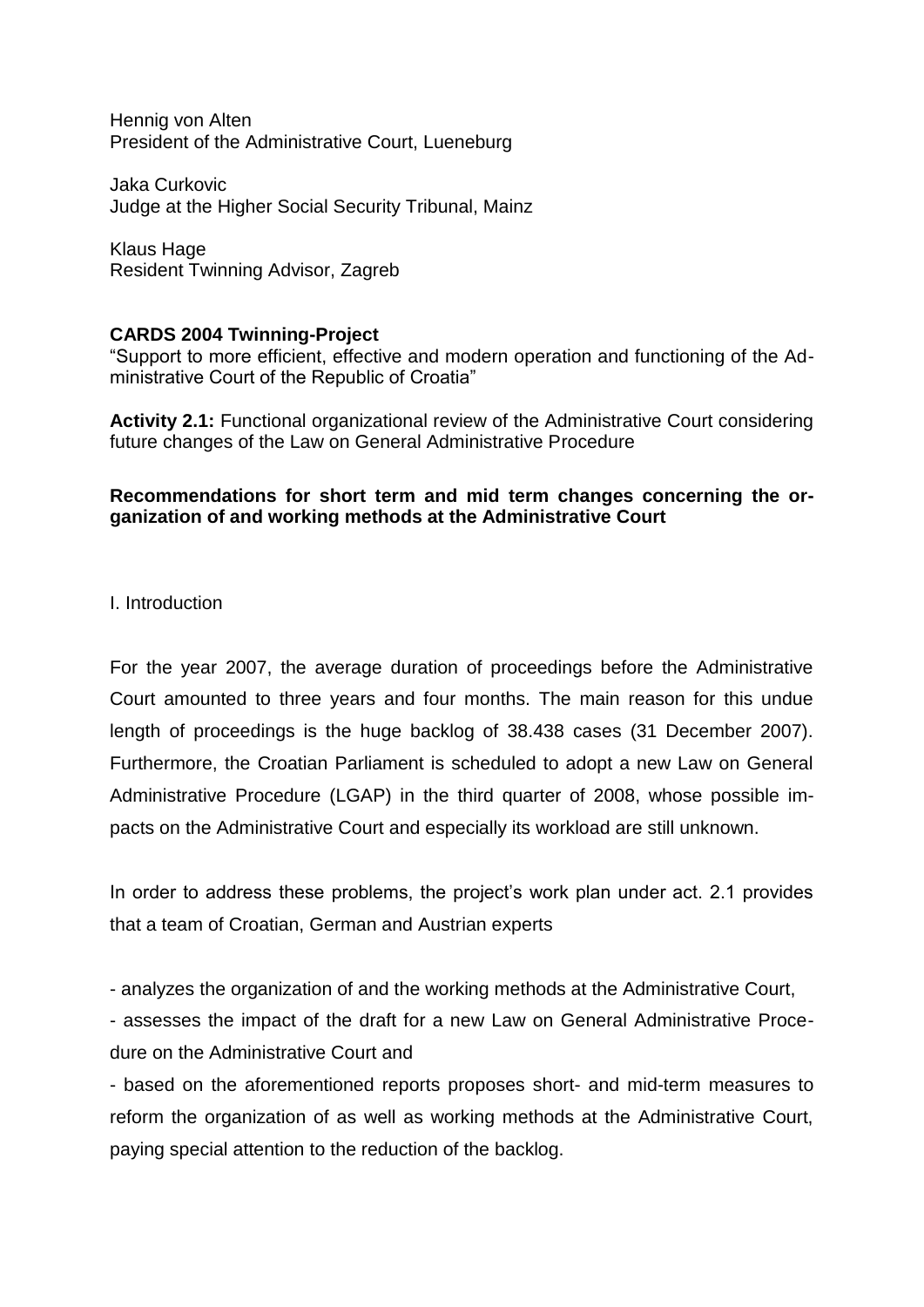All recommendations in the present report are made on the basis of the current Law on Administrative Disputes. It can not yet be predicted when exactly and with which content a new Law on Administrative Disputes which is drafted under component 1 of this project will enter into force.

The organization of and the working methods at the Administrative Court were analyzed during two expert missions to Zagreb in November 2007 and January 2008 (reports from 3 December 2007 and 25 February 2008, annexes 1 and 2). The two most important results of this analysis are the following:

a) The court's registry (kancel), the transcript service (daktilobiro), the mail service (otprema) and the delivery service (dostava) are well organized and are not causing any delays in the processing of cases.

b) The main factor for the long duration of proceedings and the huge backlog of cases is the time span that a case has to "wait" before it gets assigned to a judge or court advisor for further processing. This time span for most cases accounts for approximately 90% of the three years and four months that a case on average is pending at the Administrative Court.

Therefore, the present report puts a focus on measures to reduce this time span (II.). In addition to that, measures to improve the overall work efficiency (III.) and measures concerning the introduction of summary proceedings (IV.) are proposed.

The assessment of the draft for a new Law on General Administrative Disputes (report from 30 January 2008; annex 3) shows that the impacts of this law – provided that there will be no major amendments in the legislative process – on the Administrative Court are limited. Only the newly introduced summary proceedings (= preliminary proceedings) have direct influence on the work of the Administrative Court (IV.).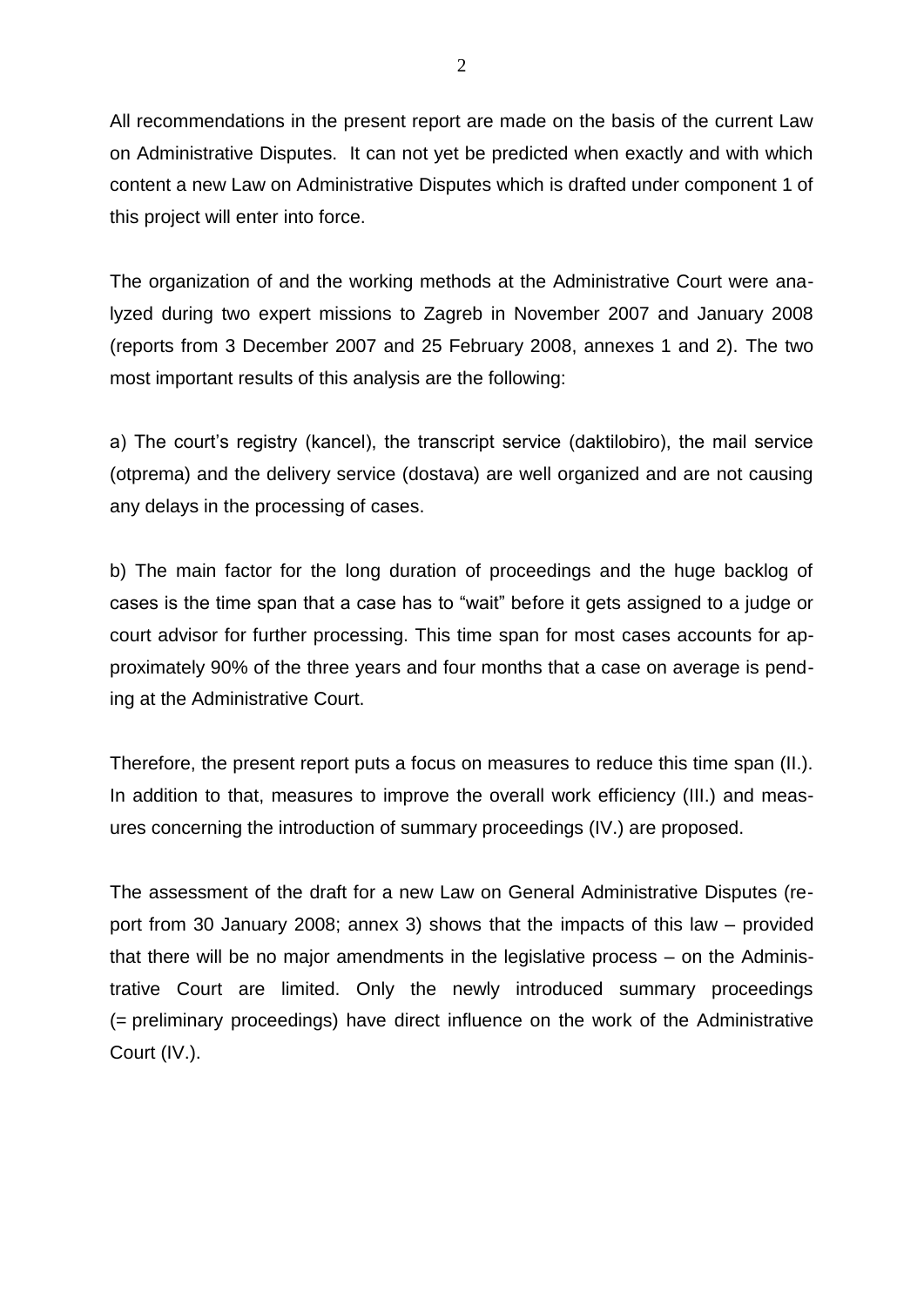II. Reduction of the duration of proceedings and reduction of the backlog

1. Human resources (short-term)

The analysis of the Administrative Court's statistics (backlog, number of incoming and number of decided cases, number of judges and court advisors) shows a severe mismatch between the number of pending cases and the number of judges and court advisors working on these cases. Over the last three years, the Administrative Court on average received about 14.400 new cases per year and decided about 15.500 cases per year. These figures show that although the Administrative Court over the last years decided more cases than it received new ones, the number of judges and court advisors working at the court is not sufficient to reduce the still existing backlog of about 38.500 cases in the near future. To increase the number of judges and court advisors working on pending cases, the following short-term measures are proposed:

a) Optimization of the deployment of judges and court advisors already working at the Administrative Court

b) Immediate filling of vacant posts

c) Hiring of new judges and court advisors

ad a) At the end of the year 2007, two judges and four court advisors (out of a total of 62 judges and court advisors, that is almost 10 %) were not deciding cases because they were assigned to other tasks. One judge and two court advisors were working in the formality check office (služba kurrencije), one judge and two court advisors were working in the case evidentiary office (služba evidencije praćenja i proučavanja sudske prakse).

aa) The formality check office examines all incoming law suits on formalities. Should a law suit not meet formal requirements (e.g. a missing signature), the plaintiff is asked to take all steps necessary to fulfil them. Admissible law suits are delivered to the defendant administrative body along with a request to send the administrative files to the Court. Inadmissible law suits (e.g. failure to observe the time limit to file a law suit) are immediately sent to the responsible chamber for decision.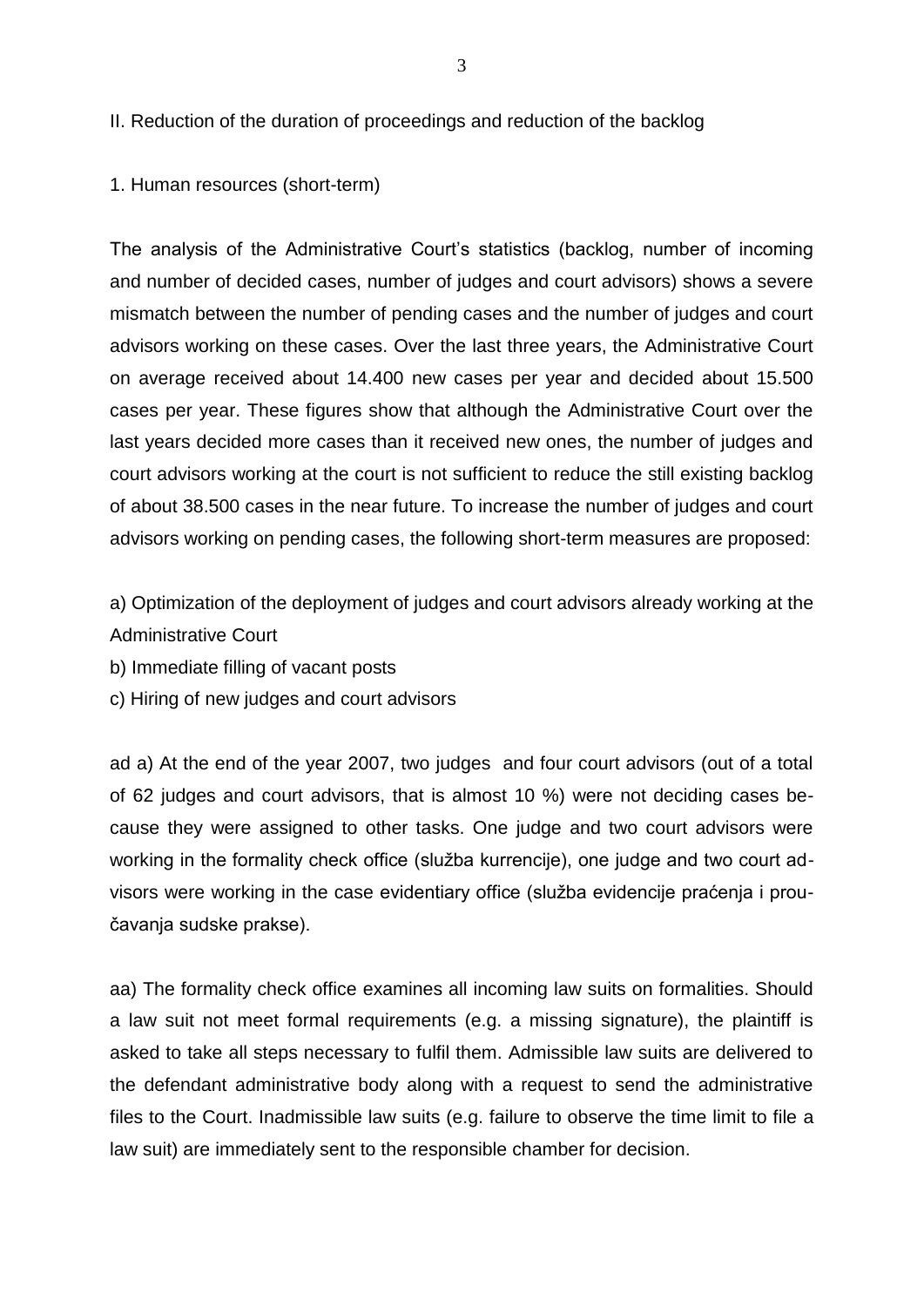The formality check office is not required by law. It is based on a organizational decree by the President of the Administrative Court. Neither the Supreme Court nor the Higher Commercial Court have a comparable office. At these courts, judges and court advisors are responsible for the processing of incoming law suits that are assigned to them.

It is proposed to dissolve the formality check office and transfer its tasks to the chambers. Based on the figures for 2007, the court receives about 1200 new cases per month, which amounts on average to about 20 cases per month for every judge/court advisor. Since the processing of a new case does not take a lot of time, this work can be handled by each judge/court advisor for the judges assigned to him/her in addition to his/her current workload.

bb) The main task of the case evidentiary office is to identify decisions that deviate from established case law. For this purpose, the staff of the office examines all decisions taken by the chambers. The case evidentiary office is based on Art. 36 Para 1 of the Law on Courts. According to this provision, each court with more than 20 judges has to have such an office. But there is no legal provision that stipulates that all decisions regardless of their content have to be checked by this office.

It is suggested that the staff of the case evidentiary office is reduced to one person. In order to be able to do this, the number of cases which are reviewed by this office has to be significantly reduced. This can be reached if the case evidentiary office only reviews decisions presented to it by the chambers. It is not necessary that decisions on the withdrawal of an action or decisions on questions of law which have been decided by the Court before are automatically reviewed. Furthermore, judges and court advisors have to know their own case law and consequently also have to know in which cases they might deviate from it. In addition to that, each chamber is headed by a chamber president who is a particularly experienced judge.

If the aforementioned proposals are implemented, five more judges/court advisors would decide cases. According to Section 12 of the annual work schedule for the Administrative Court, each judge or court advisor has to decide 270 cases per year.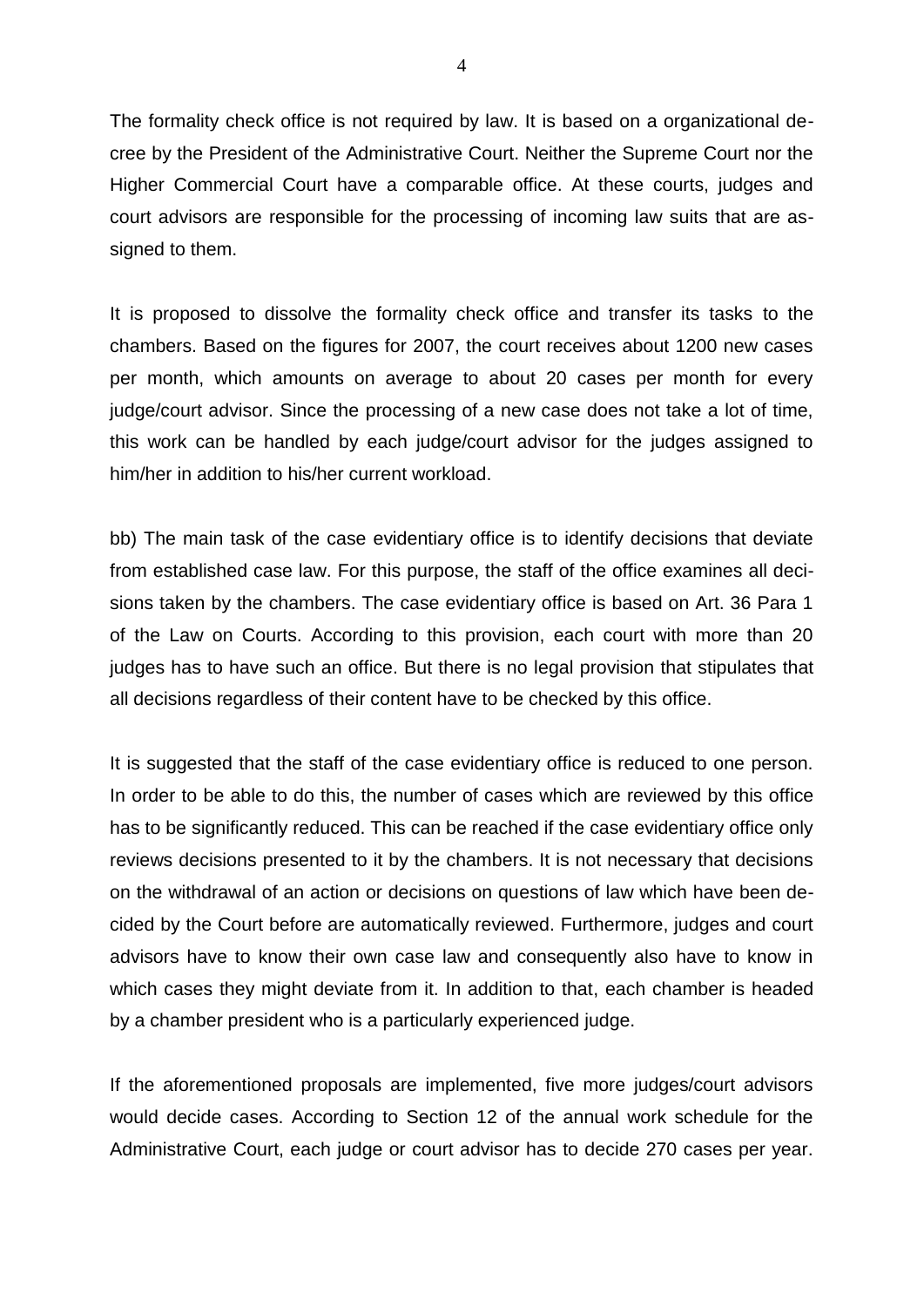In fact, many judges and court advisors even top this requirement by up to 10 %. Thus five additional judges will decide about 1400 additional cases per year.

ad b) Between November 2007 and February 2008 five judges were retired because they reached the age limit. Although proceedings to appoint new judges have been initiated, the retired judges have not yet been replaced. In future, these proceedings should be initiated in time in order to avoid gaps between retirement and the appointment of new judges. These gaps prevent the Administrative Court from deciding more cases: If the filling of each of the five existing vacancies lasts six months, the Administrative Court will decide around 700 cases less than it could have decided if new judges had been appointed in time.

ad c) The above mentioned figures show that the measures proposed under a) and b) will not be sufficient to reduce the backlog in the near future. The number of judges and court advisors that are needed in addition to the judges and court advisors already working at the Administrative court depends on the political decision to what extent and in which time the backlog should be reduced. The working group prepared a management strategy (annex 4) to reduce the number of pending cases within the next three years (June 2011) from about 38.000 to about 20.000. If this proposal is adopted 17 additional judges and/or court advisors would have to be appointed. For further details (including models to reduce the backlog at a slower pace) please refer to the management strategy.

The expert team recognizes the obstacles that speak against the hiring of new judges in the current situation. If the Croatian Government follows the proposal of the working group for the preparation of a draft for a new Law on Administrative Dispute and decides to establish a two tier administrative jurisdiction less judges and court advisors will be needed at the Administrative Court which under the proposed model would become a second instance court. Since judges can not be transferred to another court against their will, newly appointed judges could not be transferred to the newly founded first instance courts. Nevertheless, it should be taken into account to hire some additional judges in order to reduce the backlog: Since court advisors can only prepare cases but cannot take a final decision on them, judges have to read the cases prepared by court advisors before they decide them. The Administrative Court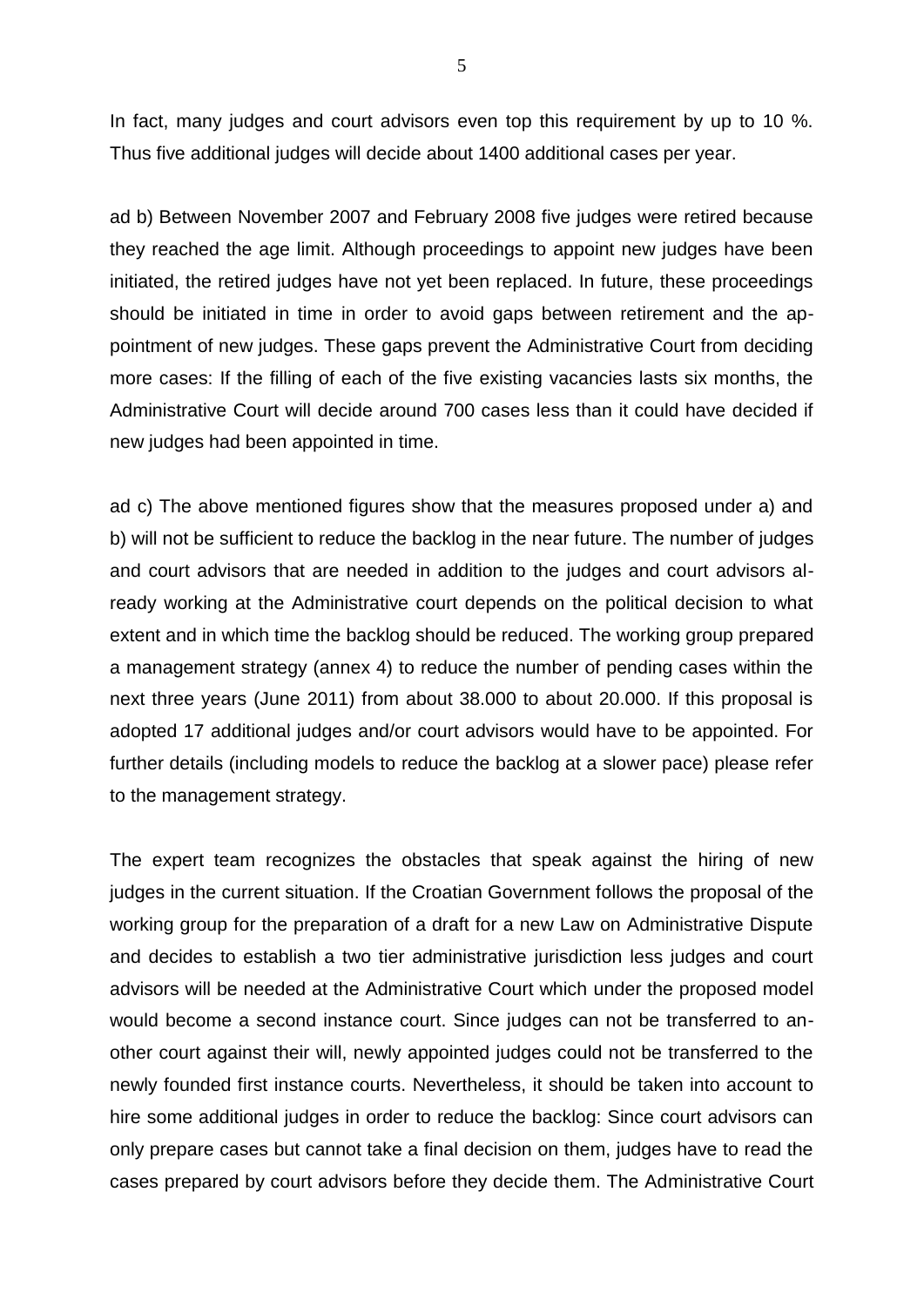already has a high ratio of judges to court advisors of almost one to one (32 judges and 30 court advisors). Thus, if only court advisors were hired, the work load for the existing judges would be increased substantially, leading to a decrease in the number of cases decided by judges. Therefore a higher number of judges at the Administrative Court should be accepted for a transition period of about 5 to 6 years in order to enable the Administrative Court to reduce the backlog in a short time. The reduced need for personnel at the second instance administrative court can be met by appointing court advisors who now work at the Administrative Court to judges at the new first instance administrative courts respectively by transferring court advisors from the Administrative Court to new first instance administrative courts.

When new court advisors are hired, regional aspects should be taken into account. It is assumed, that not many judges or court advisors currently working at the Administrative Court would volunteer to leave Zagreb to work at one of the new first instance administrative courts in Osijek, Rijeka or Split. Therefore newly hired court advisors should be regarded as the core for the new first instance courts in these cities. This means that applicants should be chosen who are prepared to work in these cities and will fulfil the requirements for appointment as a judge at a first instance administrative court in the moment that these courts start working.

2. Further specialization of judges and court advisors (short-term)

The Administrative Court is divided into three departments: The Department for Social Law, the Department for Financial and Labour Law and the Department for Property Law. Each department consists of two to four chambers with three judges and three or four court advisors. While the departments are specialized on certain fields of law, all judges and court advisors belonging to one department as a rule work on cases from all fields of law that are assigned to their department. For example, all judges and court advisors within the Department for Social Law work in the fields of pension law, health insurance law and veterans law.

It is proposed that the judges and court advisors further specialize in certain fields of law: For example, the Department for Social Law could – dependent on the number of pending cases for each field of law – be divided into two chambers for pension law,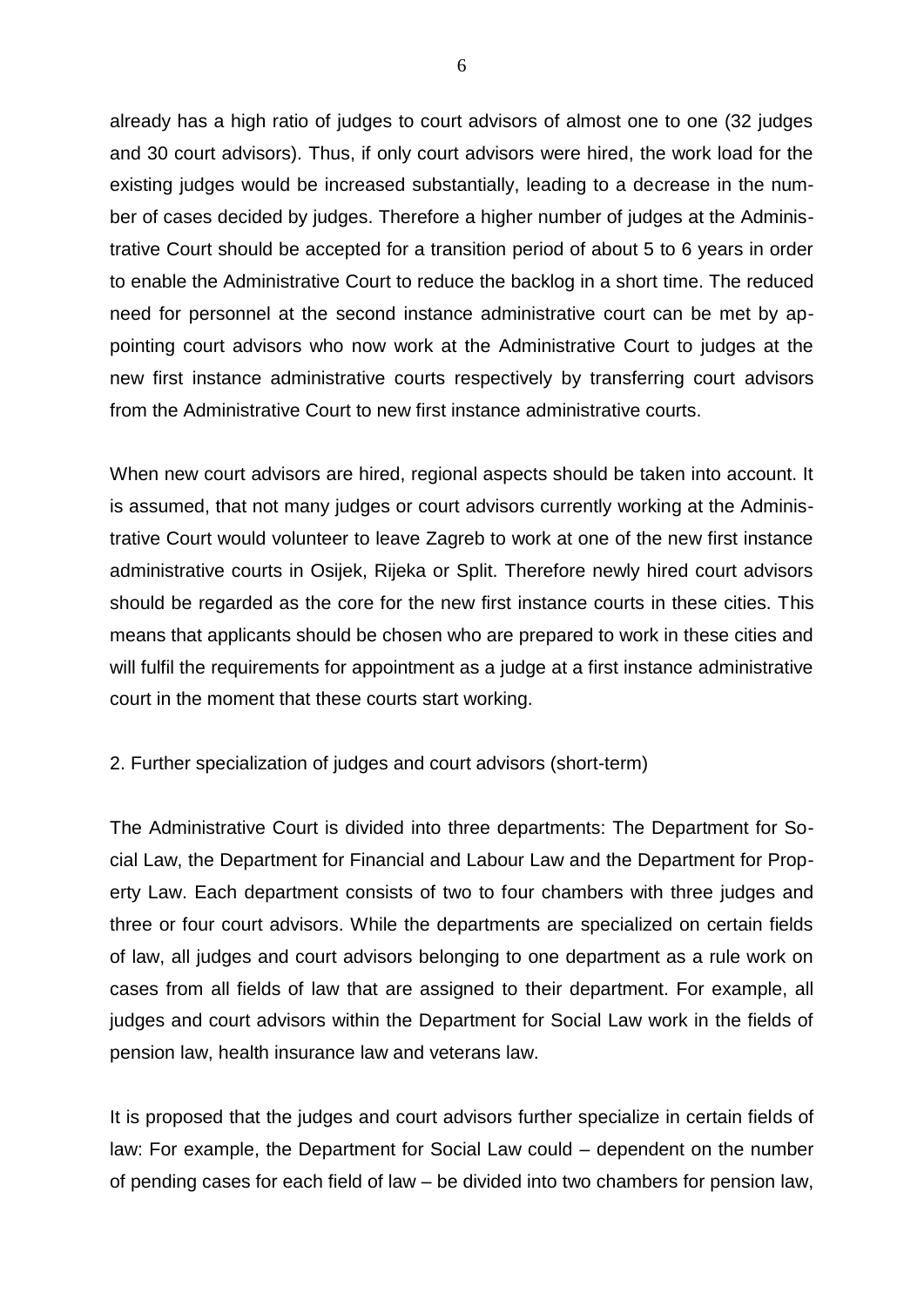one chamber for health insurance law and one chamber of veterans law. In the Financial Department, all labour disputes could be concentrated in one chamber. And in the Property Department building law cases could be divided among the chambers by districts (županija). Fields of law with only a few new cases per year (e.g. competition law, asylum law) should be concentrated on two persons. A higher specialization leads to a better knowledge of the relevant regulations as well as the relevant case law and will increase the efficiency of judges and court advisors.

## 3. Reduction of the quota of cases decided by judgment (mid-term)

The Court's statistics show that around 95 % of the law suits are decided by judgment (presuda) or court order (rješenje). By comparison, in Germany only 30-40 % of the law suits filed at first instance administrative courts are decided by judgment or court order. The rest of the law suits is either withdrawn or settled through a mutual agreement by both parties. Since the writing of judgments and court orders takes up a substantial part of judges' and court advisors' work time every withdrawal and every settlement saves time that can be spent to work on other cases.

In order to lower the quota of cases decided by judgment or court order, judges and court advisors have to change their working methods. Currently, judges and court advisors do not work on a case right from the moment a law suit is filed. New law suits are processed first by the formality check office. After all formalities are settled and after the defendant has submitted his statement of defence, the case is stored away until it is assigned to a judge or court advisor by the President. If a case is not urgent – thus in about 90 % of the time – it is assigned about two and a half to three years after the suit was filed. Judges and court advisors are assigned 30 to 50 cases at a time. After cases are assigned judges and court advisors begin to work in order to prepare them for the in-camera sessions in which judges decide on the cases. On average, cases are decided about five months after they are assigned.

This working method has two grave disadvantages: First of all, judges and court advisors often do not know whether the case they are deciding is a single case or whether there are parallel cases concerning the same or similar legal problems. And secondly, there is no communication between the court and the parties after the de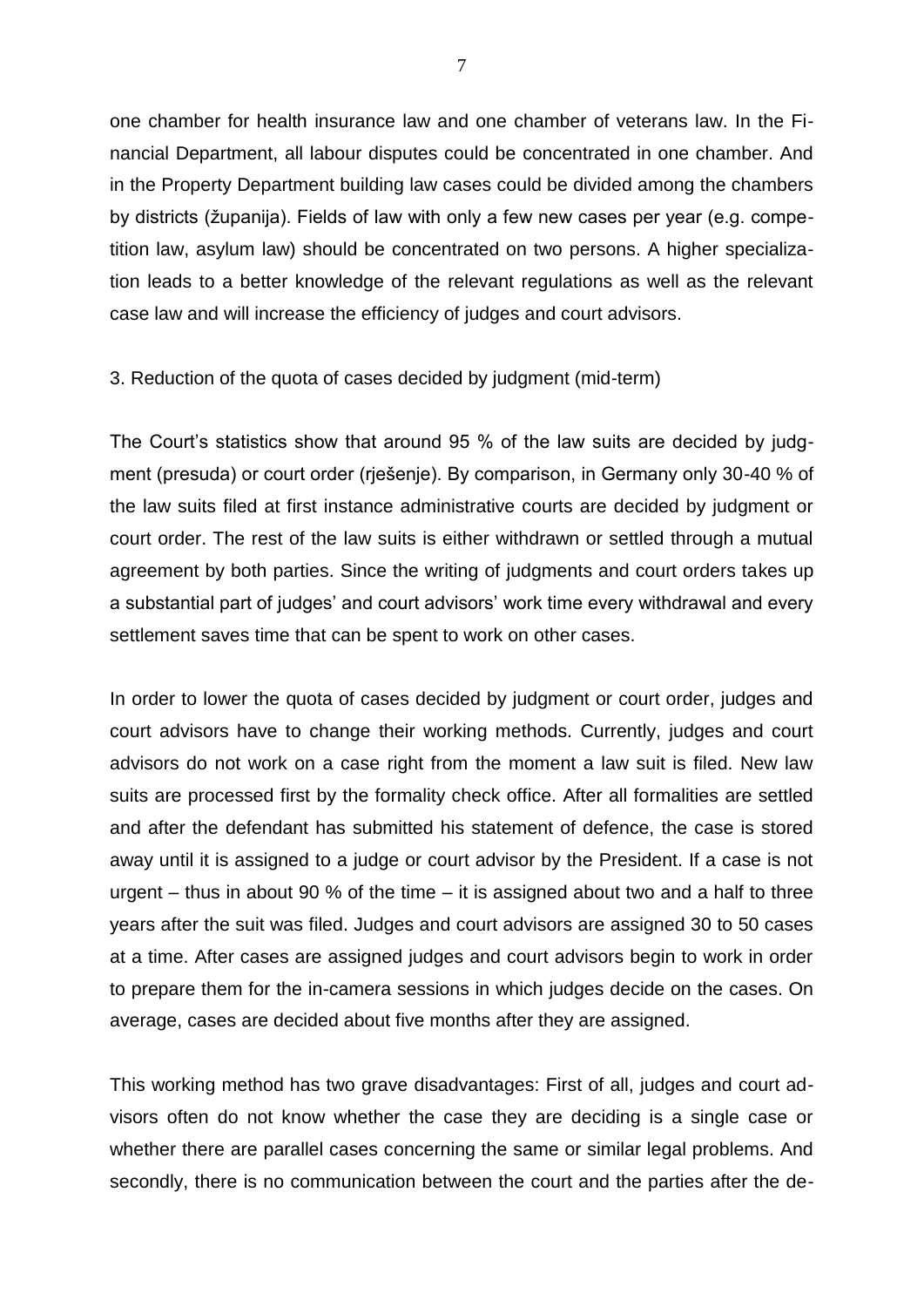fendant has submitted his statement of defence, neither in an oral hearing nor per telephone or in written form. Consequently, the parties do not know the legal opinion of the court and are not able to withdraw their law suit in hopeless cases or to settle a case where appropriate.

Instead of the current procedure, judges and court advisors should start to work on a case at the moment it is filed. This would enable them to clarify open questions (e.g. vague applications, factual questions) in an early stage of the proceedings if necessary and – even more important – allow them to give the parties leads on the likely outcome of the case. This especially applies to cases for which an established practice of case law already exists. In these cases, parties should be informed about the established practice by sending them a copy of a judgment in a similar case and asked whether they withdraw their lawsuit (plaintiff) or acknowledge the plaintiff's claim (defendant) respectively. This working method also would enable judges to propose an amicable settlement where appropriate. Experience shows that in most cases the chance to finish a case without a written decision is greater the shorter it is pending in court.

Furthermore the proposed working method would give judges and court advisors an overview of the cases in their docket. This would enable them to decide cases that address the same or similar legal questions at the same time or to choose some of these cases as pilot cases which are decided in advance in order to try to finish the rest of these cases without judgment.

The proposed working method is completely in line with the current Law on Administrative Dispute (LAD): According to Art. 33 LAD the issues listed in Art. 29 to 31 LAD even have to be examined before the law suit is delivered to the defendant.

The expert team acknowledges that it is not possible to transfer all pending cases to judges and court advisors at once. Currently, this would be about 630 cases per persons. As a start, all new cases and the 200 oldest cases should be transferred; the rest of the already pending cases following later.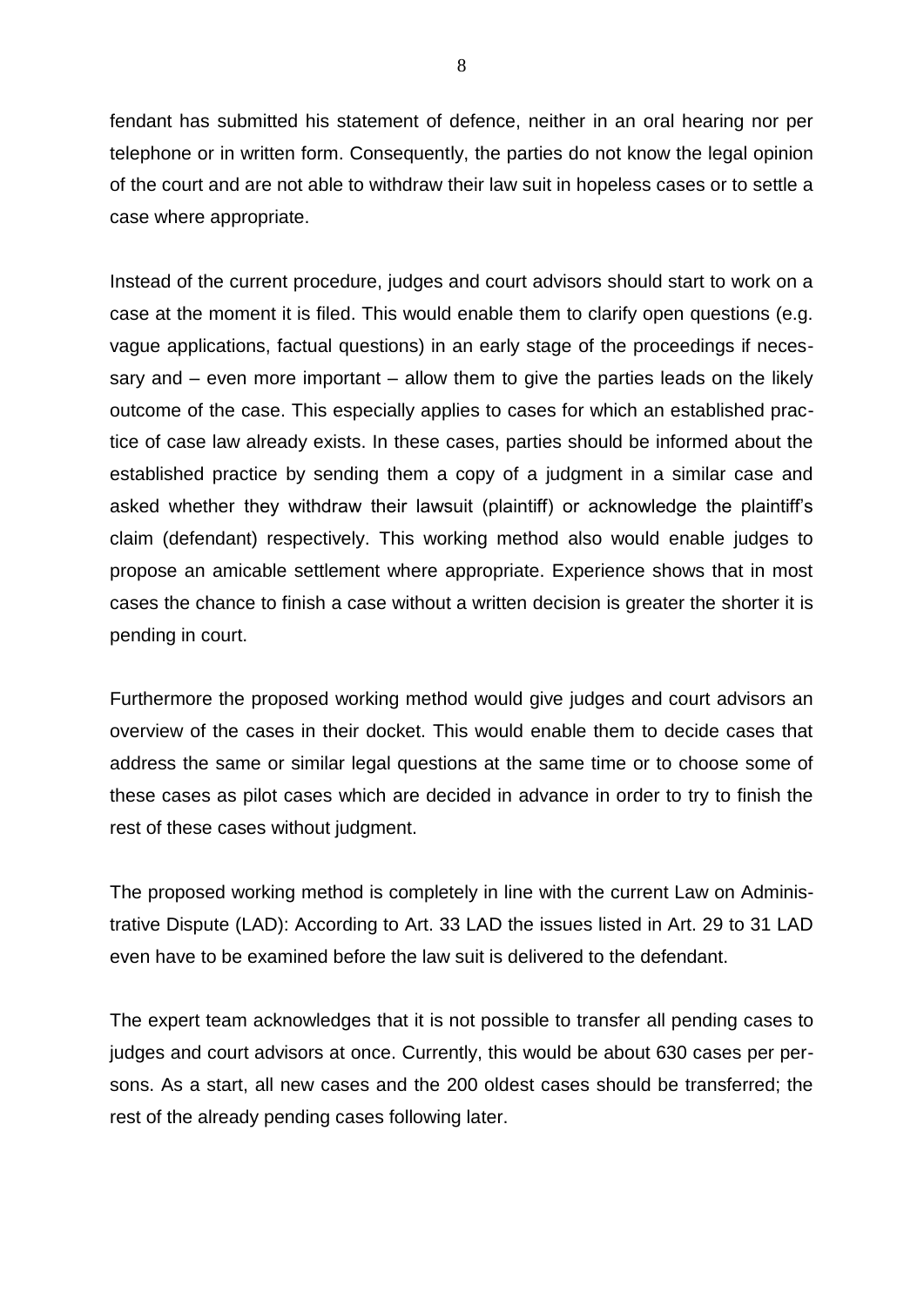In order to raise the confidence of judges and court advisors to use new working methods, they should be trained appropriately. A joint team of Croatian and German experts is already developing a training module that – among other topics – covers the proposed working methods (cp. act. 3.3 of the project's work plan).

As a last step, the administrative jurisdiction should also offer mediation proceedings. In these proceedings a judge who followed a special training does not act as judge but as a referee who tries to help the parties to find an amicable solution for their problems. Experience shows that this method in selected cases allows to settle complicated cases with comparably little effort, especially in three party constellations (e.g. neighbour filing a law suit against building permit).

III. Improvement of overall efficiency

1. Abstract assignment of cases in the annual work schedule (mid-term)

Currently, cases are assigned to judges/court advisors on request of presiding judges (30 to 50 cases at a time per judge/court advisor). For each case, the President has to sign an assignment order which is then taken to the file. This task could fall away if cases were assigned to judges/court advisors in the annual work schedule in an abstract way.

## Example:

The first chamber of the Property Department is responsible for all pending cases from the following fields of law:

- a) building law
- b) access to information
- c) intellectual property law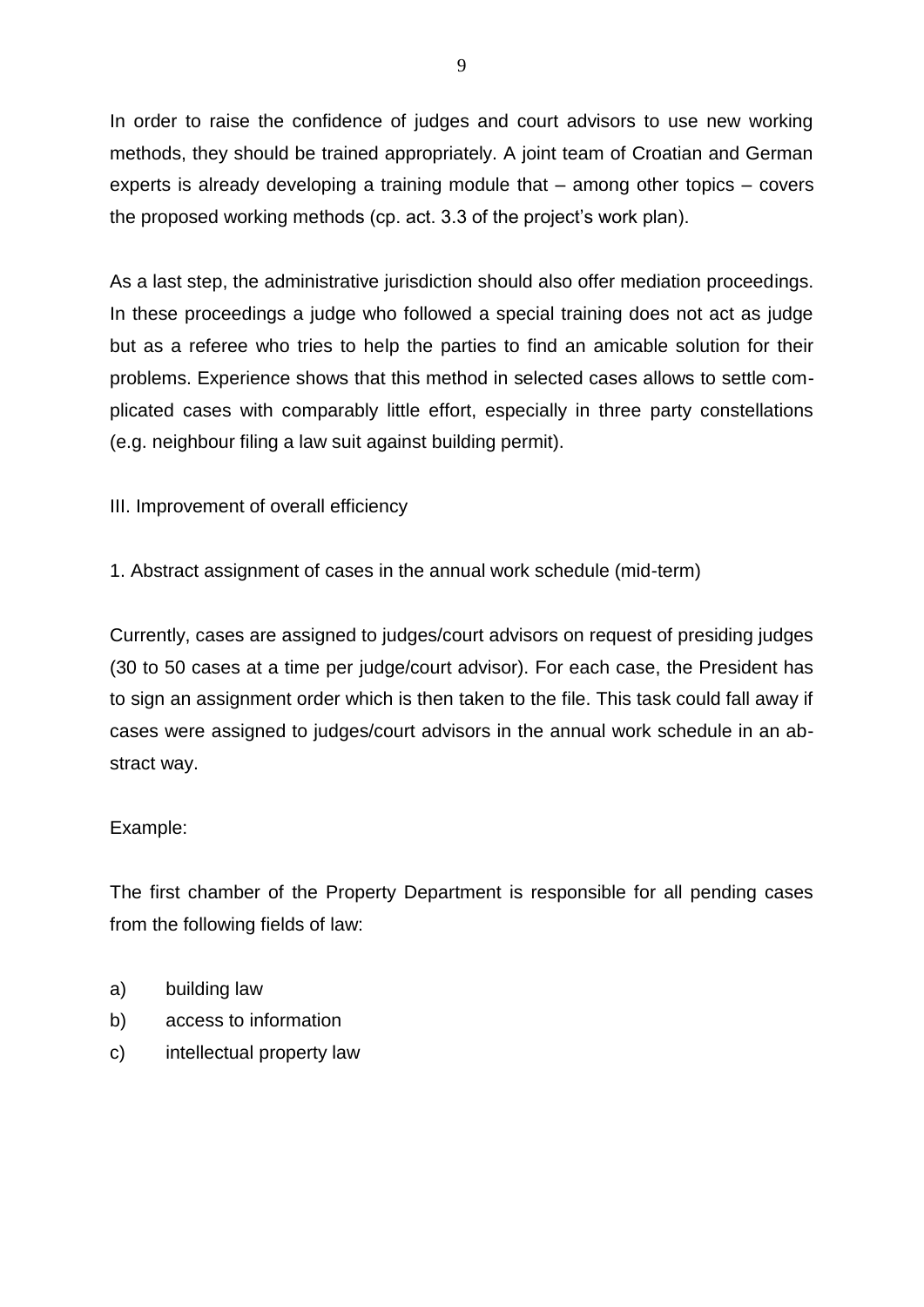Assignment of new cases:

a) building law: the first (forth, seventh etc.) case to Mrs. A, the second (fifth, eigth etc.) case to Mr. B and every third (sixth, ninth etc) case to Mrs. C

b) access to information: Mrs. C

c) intellectual property law: every first (third, fifth etc.) case to Mrs. A and every second (fourth, sixth etc.) case to Mr. B

2. Simplification of keeping of registers (mid-term)

Some registers are still kept electronically and in (hand-) written form. This practice has to be reviewed with the goal to abolish (hand-) written registers. Special attention has to be paid to the question whether any provisions (law, bylaws) exist that explicitly require handwritten registers

3. Wider usage of computers (mid-term)

The review of the working methods at the Administrative Court has shown that computers are not (yet) used as this could be the case. To get all judges and court advisors used to using their computers on a daily basis, all decrees and orders by the president as well as all other in house announcements should be distributed by email only. Exceptions (distribution in paper form) should only be made for officers/employees who do not have a computer at their disposal and for announcements via bulletin board.

The expert team realizes that the software in use at the Administrative Court does not contain as many helpful functions as e.g. the German ICMS-software that was demonstrated by German IT-experts under act. 4.1 of this project. Nevertheless, the software currently used at the Administrative Court contains some useful functions for court advisors and judges as for example the case law data base on the Court's home page. Furthermore, decisions could be sent per e-mail from the transcript service to judges/court advisors in order to enable judges and court advisors to make corrections per computer.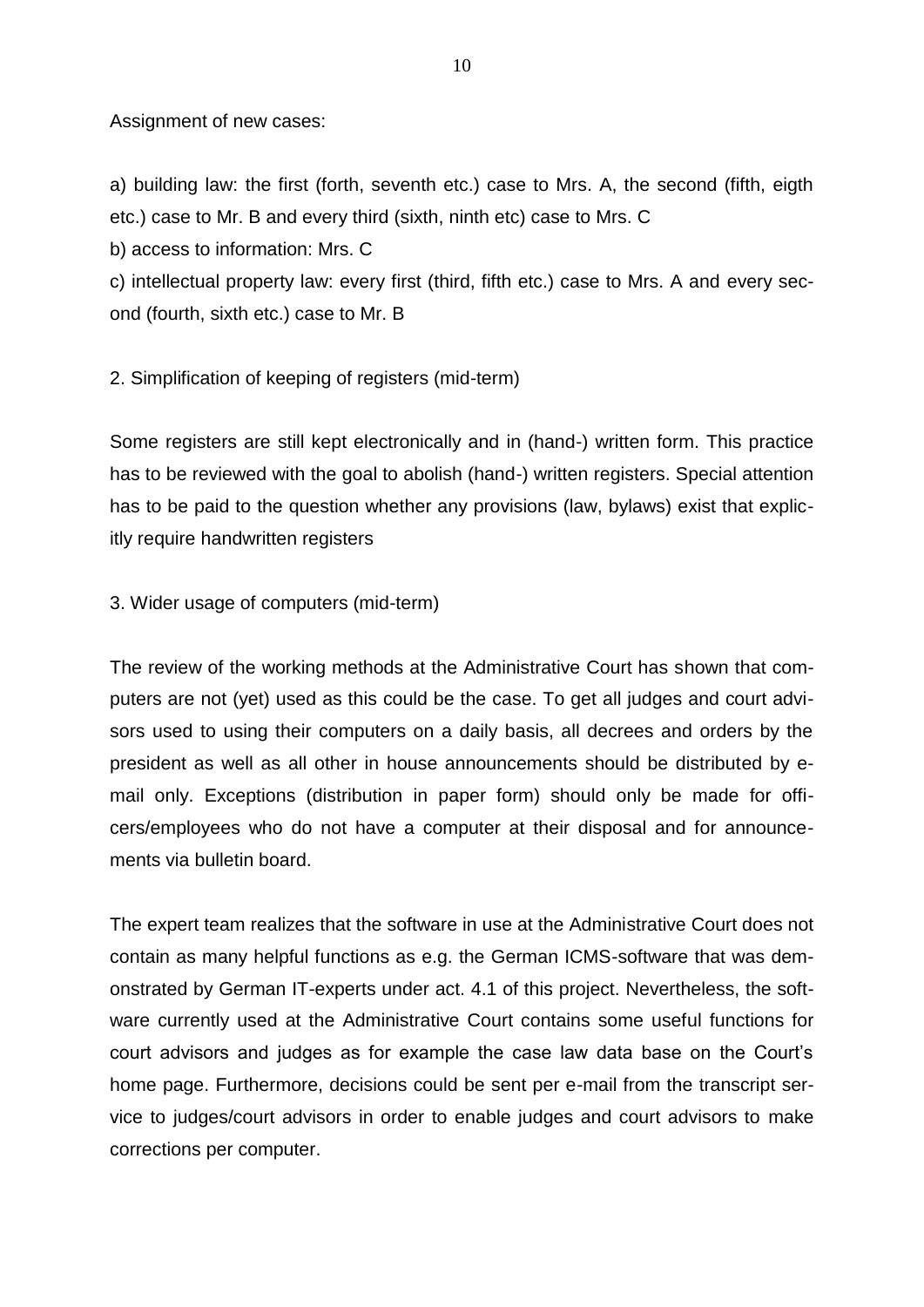The measures proposed above will not (yet) have a great effect on the efficiency of the work of judges and court advisors. The main goal of these proposals is to get every judge and court advisor used to using computers on a daily basis to enable them to profit from the future introduction of new IT-solutions (e.g. full text research case law data bases). In order to reach this aim, the Administrative Court respectively the Ministry of Justice should provide basic IT-training for all judges and court advisors who need such training.

4. Improvement of public relations (mid-term)

Citizens often are not informed about the work of courts. To strengthen the trust in state institutions transparency and information of the public are essential. Judicial decisions will be less respected by citizens if they are perceived by the public as anonymous "machine" that nobody understands. In order to reach the public an active public relations work is necessary. Press spokespersons not only have to respond to inquiries by the media, but ex officio have to provide the media with all information relevant for the public.

The expert group will draft detailed recommendations concerning the improvement of public relations under act. 2.2 of the project's work plan.

5. Improvement of contacts to administrative bodies and the bar association (midterm)

The Administrative Court should not only maintain regular contacts to the media but also to its main "clients" – administrative bodies and lawyers. Regular consultations but also ad hoc contacts (for the instant solution of problems) are advisable to maintain a good relationship.

The expert group is planning to meet with representatives from selected administrative bodies as well as with representatives of the bar association to discuss the establishment of regular meetings between these institutions and the Administrative Court and will prepare a report with respective recommendations under act. 2.3 and 2.4 of the project's work plan.